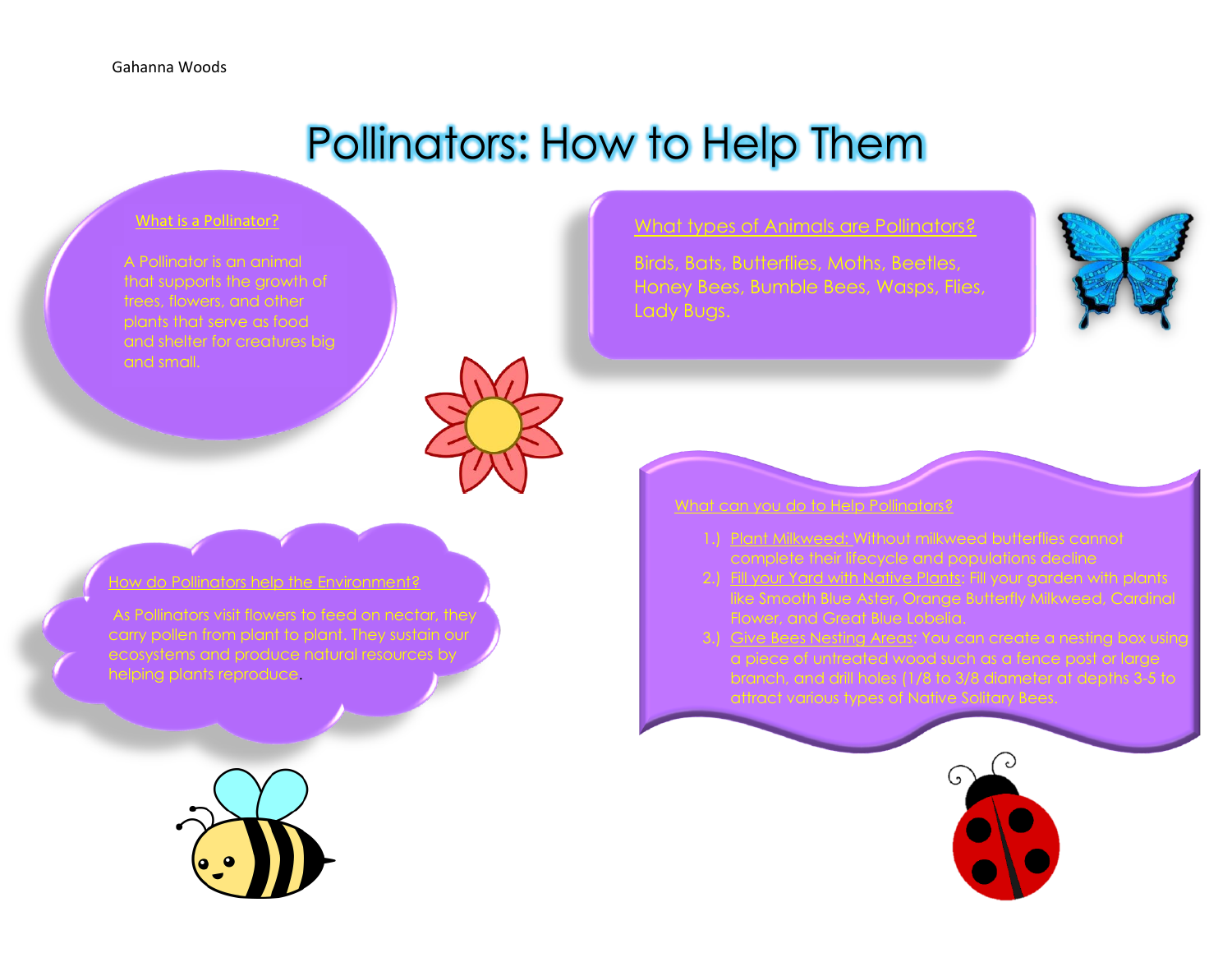How Many Pollinators Can You Find?